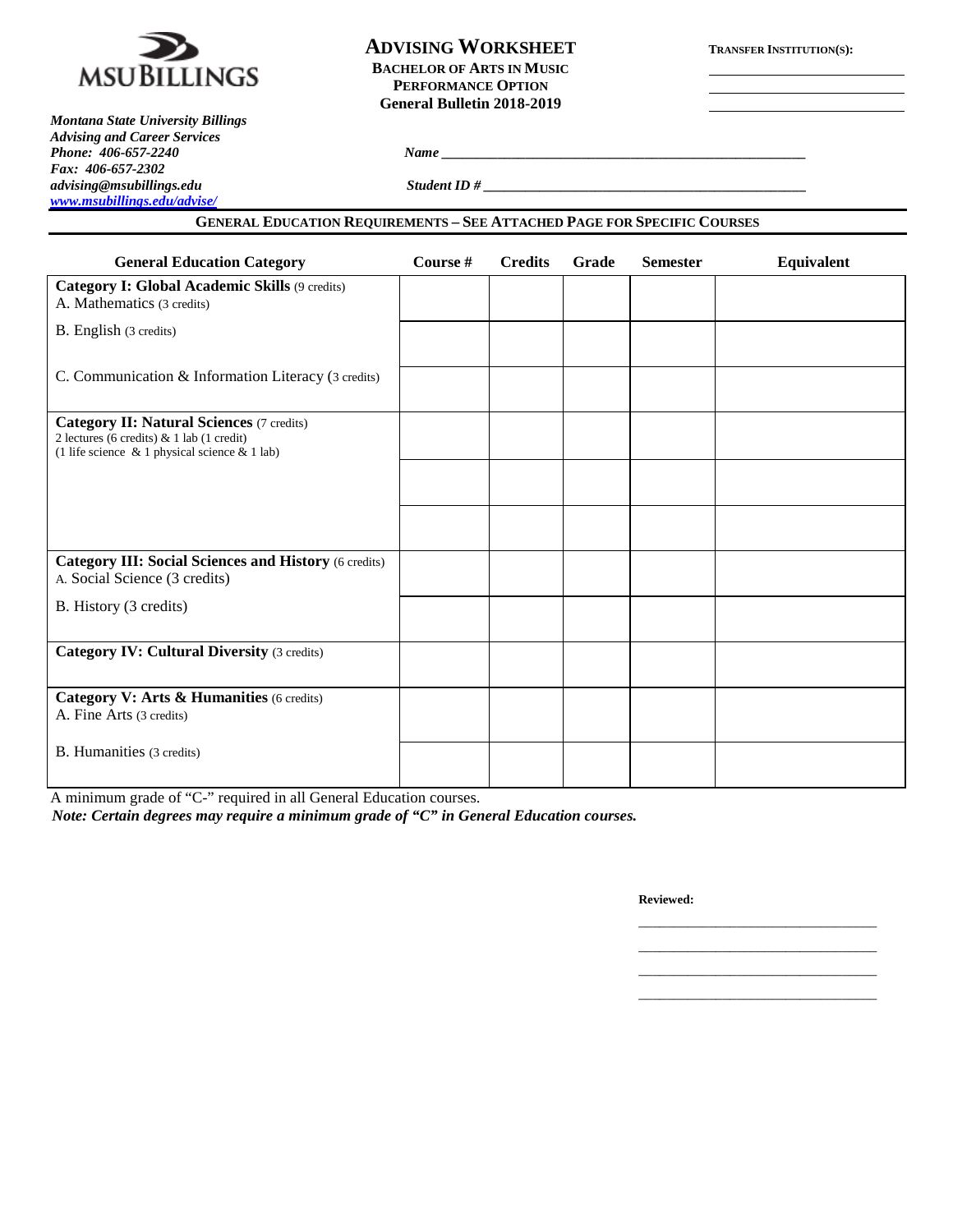# **GENERAL EDUCATION REQUIREMENTS**

|                                |     | <b>CATEGORY I: GLOBAL ACADEMIC SKILLS</b>                          | 9 credits    |
|--------------------------------|-----|--------------------------------------------------------------------|--------------|
|                                |     | Students are required to take one course from each subcategory     |              |
|                                |     | <b>Subcategory A - Mathematics</b>                                 | 3 credits    |
| М                              | 105 | Contemporary Mathematics                                           | 3            |
| М                              | 114 | <b>Extended Technical Mathematics</b>                              | 3            |
| М                              | 121 | College Algebra                                                    | 3            |
| М                              | 122 | College Trigonometry                                               | 3            |
| М                              | 130 | Mathematics for Elementary Teachers I                              | 3            |
| М                              | 140 | College Math for Healthcare                                        | 3            |
| М                              | 143 | <b>Finite Mathematics</b>                                          | 4            |
| М                              | 161 | <b>Survey of Calculus</b>                                          | 3            |
| М                              | 171 | Calculus I                                                         | 4            |
| <b>STAT</b>                    | 141 | <b>Introduction to Statistical Concepts</b>                        | 3            |
| <b>STAT</b>                    | 216 | <b>Introduction to Statistics</b>                                  | 4            |
| <b>Subcategory B - English</b> |     |                                                                    | 3 credits    |
| WRIT                           | 101 | College Writing I                                                  |              |
| WRIT                           | 121 |                                                                    | 3<br>3       |
| WRIT                           | 122 | Introduction to Technical Writing                                  | 3            |
|                                | 201 | Introduction to Business Writing                                   | 3            |
| WRIT<br>WRIT                   | 220 | College Writing II                                                 | 3            |
|                                |     | Business & Professional Writing                                    | 3            |
| WRIT                           | 221 | <b>Intermediate Technical Writing</b>                              |              |
|                                |     | Subcategory C- Communication & Information Literacy 3 credits      |              |
| <b>COMX</b>                    | 111 | Introduction to Public Speaking                                    | 3            |
| <b>COMX</b>                    | 115 | Introduction to Interpersonal Communication 3                      |              |
| LS                             | 125 | Research in the Information Age                                    | 3            |
| <b>BMIS</b>                    | 150 | Computer Literacy                                                  | 3            |
|                                |     | 6 cr. lecture & 1 cr. lab<br><b>CATEGORY II: NATURAL SCIENCES</b>  |              |
|                                |     | Students are required to take one course from each subcategory and |              |
|                                |     | at least one corresponding lab or Integrated Sciences              |              |
|                                |     | <b>Subcategory A - Life Sciences</b>                               | 3-4 credits  |
| <b>BIOB</b>                    | 101 | Discover Biology                                                   | 3            |
| <b>BIOB</b>                    | 102 | Discover Biology Lab                                               | 1            |
| <b>BIOB</b>                    | 121 | Fundamentals of Biology for Allied Health                          | 3            |
| <b>BIOB</b>                    | 122 | Fund of Biology: Evolution, Ecology, and                           |              |
|                                | 123 | Biodiversity                                                       | 3<br>3       |
| <b>BIOB</b>                    | 160 | Fund of Biology: The Nature of Nutrition                           | 3            |
| <b>BIOB</b><br><b>BIOB</b>     | 161 | Principles of Living Systems                                       | 1            |
|                                |     | Principles of Living Systems Lab                                   |              |
|                                |     | <b>Subcategory B - Physical Sciences</b>                           | 3-4 credits  |
| <b>ASTR</b>                    | 110 | Introduction to Astronomy                                          | 3            |
| ASTR                           | 111 | Introduction to Astronomy Lab                                      | 1            |
| CHMY                           | 121 | <b>Introduction to General Chemistry</b>                           | 3            |
| <b>CHMY</b>                    | 122 | Introduction to General Chemistry Lab                              | 1            |
| <b>CHMY</b>                    | 141 | College Chemistry I                                                | 3            |
| <b>CHMY</b>                    | 142 | College Chemistry Laboratory I                                     | 1            |
| GEO                            | 101 | Introduction to Physical Geology                                   | 3            |
| GEO                            | 102 | Introduction to Physical Geology Laboratory                        | 1            |
| GPHY                           | 111 | Introduction to Physical Geography                                 | 3            |
| GPHY                           | 112 | Introduction to Physical Geography Lab                             | $\mathbf{1}$ |
| PHSX                           | 103 | Our Physical World                                                 | 3            |
| PHSX                           | 104 | Our Physical World Lab                                             | $\mathbf{1}$ |
| PHSX                           | 205 | College Physics I                                                  | 3            |
| <b>PHSX</b>                    | 206 | College Physics I Lab                                              | 1            |
| <b>PHSX</b>                    | 105 | Fundamentals of Physical Science                                   | 3            |
| PHSX                           | 106 | Fundamentals of Physical Science Lab                               | 1            |
|                                |     |                                                                    |              |
| <b>Integrated Sciences</b>     |     | SCIN 101, 102, 103, 104 Integrated Sciences                        | 3, 1, 3, 1   |
|                                |     |                                                                    |              |

|             |                                                                | CATEGORY III: SOCIAL SCIENCES AND HISTORY | <b>6 CREDITS</b>                           |  |  |  |
|-------------|----------------------------------------------------------------|-------------------------------------------|--------------------------------------------|--|--|--|
|             | Students are required to take one course from each subcategory |                                           |                                            |  |  |  |
|             |                                                                | <b>Subcategory A - Social Sciences</b>    | 3 credits                                  |  |  |  |
| <b>ANTY</b> | 217                                                            | Physical Anthropology & Archeology        | 3                                          |  |  |  |
| <b>BGEN</b> | 105                                                            | <b>Introduction to Business</b>           | 3                                          |  |  |  |
| <b>COMX</b> | 106                                                            | Communicating in a Dynamic Workplace      | $\begin{array}{c} 3 \\ 3 \\ 3 \end{array}$ |  |  |  |
| <b>PSYX</b> | 231                                                            | <b>Human Relations</b>                    |                                            |  |  |  |
| <b>ECNS</b> | 201                                                            | Principles of Microeconomics              |                                            |  |  |  |
| <b>ECNS</b> | 202                                                            | Principles of Macroeconomics              | 3                                          |  |  |  |
| <b>EDU</b>  | 105                                                            | <b>Education and Democracy</b>            |                                            |  |  |  |
| <b>GPHY</b> | 141                                                            | Geography of World Regions                |                                            |  |  |  |
| <b>HTH</b>  | 110                                                            | Personal Health and Wellness              | 33333333333                                |  |  |  |
| <b>PSCI</b> | 220                                                            | Introduction to Comparative Government    |                                            |  |  |  |
| <b>PSCI</b> | 210                                                            | Introduction to American Government       |                                            |  |  |  |
| <b>PSYX</b> | 100                                                            | Introduction to Psychology                |                                            |  |  |  |
| <b>PSYX</b> | 231                                                            | <b>Human Relations</b>                    |                                            |  |  |  |
| SOCI        | 101                                                            | Introduction to Sociology                 |                                            |  |  |  |
| <b>SOCI</b> | 201                                                            | Social Problems                           | $\overline{3}$                             |  |  |  |
|             |                                                                | <b>Subcategory B - History</b>            | 3 credits                                  |  |  |  |
| <b>HSTA</b> | 101                                                            | American History I                        | 3                                          |  |  |  |
| HSTA        | 102                                                            | American History II                       | 3                                          |  |  |  |
| <b>HSTR</b> | 101                                                            | <b>Western Civilization I</b>             | 3                                          |  |  |  |
| <b>HSTR</b> | 102                                                            | <b>Western Civilization II</b>            |                                            |  |  |  |
| <b>HSTR</b> | 103                                                            | Honors Western Civilization I             | $\begin{array}{c} 3 \\ 3 \\ 3 \end{array}$ |  |  |  |
| <b>HSTR</b> | 104                                                            | Honors Western Civilization II            |                                            |  |  |  |
| <b>PSCI</b> | 230                                                            | Introduction to International Relations   |                                            |  |  |  |
|             |                                                                | <b>CATEGORY IV: CULTURAL DIVERSITY</b>    | 3 credits                                  |  |  |  |

|              |     | CATEGORY IV: CULTURAL DIVERSITY<br>3 credits |   |
|--------------|-----|----------------------------------------------|---|
| ANTY         | 220 | Culture and Society                          | 3 |
| ARTH         | 160 | Global Visual Culture                        | 3 |
| COMX         | 212 | Introduction to Intercultural Communication  | 3 |
| GPHY         | 121 | Human Geography                              | 3 |
| HTH          | 270 | Global Health Issues                         | 3 |
| LIT          | 230 | World Literature Survey                      | 3 |
| MUSI         | 207 | World Music                                  | 3 |
| NASX         | 105 | Introduction to Native American Studies      | 3 |
| NASX         | 205 | Native Americans in Contemporary Society     | 3 |
| PHI.         | 271 | Indian Philosophies and Religions            | 3 |
| PHL.         | 272 | Chinese Philosophies and Religions           | 3 |
| REHA         | 201 | Introduction to Diversity                    | 3 |
| RLST         | 170 | The Religious Quest                          | 3 |
| A&SC/WGSS274 |     | Women, Culture, and Society                  | 3 |
| SPNS         | 150 | The Hispanic Tradition                       | 3 |
|              |     |                                              |   |

|                                                                |     | <b>CATEGORY V: ARTS &amp; HUMANITIES</b> | <b>6</b> credits |  |  |  |
|----------------------------------------------------------------|-----|------------------------------------------|------------------|--|--|--|
| Students are required to take one course from each subcategory |     |                                          |                  |  |  |  |
|                                                                |     | <b>Subcategory A – Fine Arts</b>         | 3 credits        |  |  |  |
| ARTZ                                                           | 101 | Art Fundamentals                         | 3                |  |  |  |
| ARTZ                                                           | 105 | Visual Language-Drawing                  | 3                |  |  |  |
| ARTZ                                                           | 131 | Ceramics for Non-majors                  | 3                |  |  |  |
| <b>CRWR</b>                                                    | 240 | Intro Creative Writing Workshop          | 3                |  |  |  |
| <b>FILM</b>                                                    | 160 | Introduction to World Cinema             | 3                |  |  |  |
| LIT                                                            | 270 | Film & Literature                        | 3                |  |  |  |
| MART                                                           | 260 | Computer Presentation and Animation      | 3                |  |  |  |
| MUSI                                                           | 101 | <b>Enjoyment of Music</b>                | 3                |  |  |  |
| MUSI                                                           | 114 | Band: MSUB Symphonic                     | 1                |  |  |  |
| MUSI                                                           | 131 | Jazz Ensemble I: MSUB                    | 1                |  |  |  |
| MUSI                                                           | 147 | Choral Ensemble: University Chorus       | 1                |  |  |  |
| PHOT                                                           | 154 | <b>Exploring Digital Photography</b>     | 3                |  |  |  |
| THTR                                                           | 101 | Introduction to Theatre                  | 3                |  |  |  |
| THTR                                                           | 120 | Introduction to Acting I                 | 3                |  |  |  |
|                                                                |     | <b>Subcategory B - Humanities</b>        | 3 credits        |  |  |  |
| ARTH                                                           | 150 | Introduction to Art History              | 3                |  |  |  |
| <b>HONR</b>                                                    | 111 | Perspectives and Understanding           | 3                |  |  |  |
| LIT                                                            | 110 | Introduction to Literature               | 3                |  |  |  |
| LIT                                                            | 240 | The Bible as Literature                  | 3                |  |  |  |
| PHL.                                                           | 110 | Introduction to Ethics                   | 3                |  |  |  |
| PHL                                                            | 111 | Philosophies of Life                     | 3                |  |  |  |
| PHI.                                                           | 254 | People and Politics                      | 3                |  |  |  |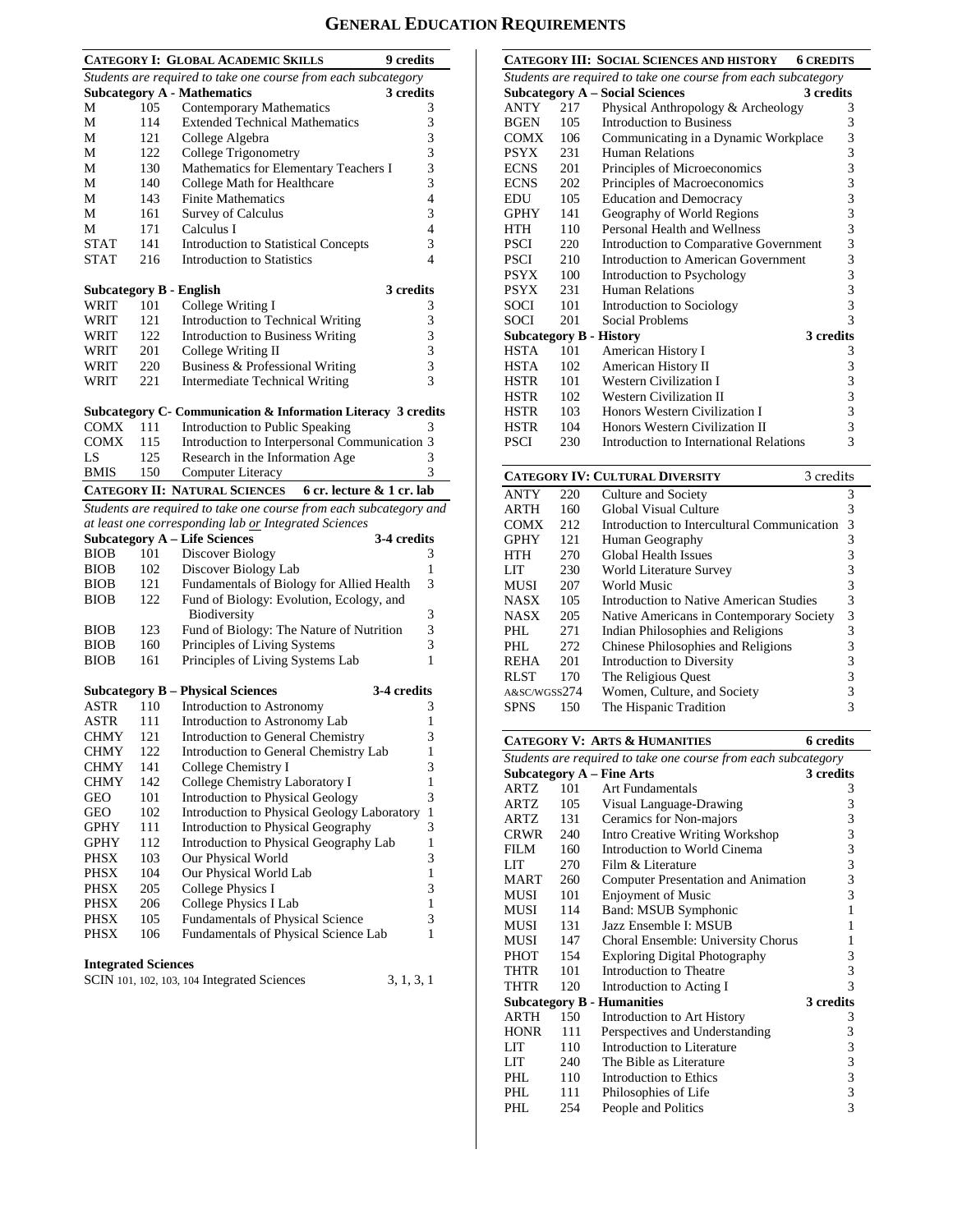|                                                                      |                             | <b>Course</b>                                              | <b>Credits</b> | Grade      | <b>Semester</b> | Equivalent |
|----------------------------------------------------------------------|-----------------------------|------------------------------------------------------------|----------------|------------|-----------------|------------|
| A minimum grade of $C$ or better is required in all major coursework |                             |                                                            |                |            |                 |            |
| <b>Required Courses</b>                                              |                             |                                                            |                |            |                 |            |
|                                                                      | <b>Core Theory Sequence</b> |                                                            |                |            |                 |            |
| <b>MUSI</b>                                                          | 105                         | Music Theory 1                                             | 3              |            |                 |            |
| <b>MUSI</b>                                                          | 106                         | Music Theory II                                            | 3              |            |                 |            |
| <b>MUSI</b>                                                          | 135                         | Keyboard Skills I                                          | 1              |            |                 |            |
| <b>MUSI</b>                                                          | 136                         | Keyboard Skills II                                         | $\mathbf{1}$   |            |                 |            |
| <b>MUSI</b>                                                          | 140                         | Aural Perception I                                         | $\mathbf{1}$   |            |                 |            |
| <b>MUSI</b>                                                          | 141                         | Aural Perception II                                        | $\mathbf{1}$   |            |                 |            |
| <b>MUSI</b>                                                          | 205                         | Music Theory III                                           | 3              |            |                 |            |
| <b>MUSI</b>                                                          | 206                         | Music Theory IV                                            | 3              |            |                 |            |
| <b>MUSI</b>                                                          | 235                         | Keyboard Skills III                                        | 1              |            |                 |            |
| <b>MUSI</b>                                                          | 236                         | Keyboard Skills IV                                         | $\mathbf{1}$   |            |                 |            |
| <b>MUSI</b>                                                          | 240                         | <b>Aural Perception III</b>                                | $\mathbf{1}$   |            |                 |            |
| <b>MUSI</b>                                                          | 241                         | <b>Aural Perception IV</b>                                 | $\mathbf{1}$   |            |                 |            |
|                                                                      |                             |                                                            |                |            |                 |            |
| <b>MUSI</b>                                                          | 207                         | <b>World Music</b>                                         | 3              |            |                 |            |
| <b>MUSI</b>                                                          | 301                         | Music History I                                            | 3              |            |                 |            |
| <b>MUSI</b>                                                          | 302                         | Music History II                                           | $\overline{3}$ |            |                 |            |
|                                                                      |                             | Two (2) credits of conducting selected from the following: |                |            |                 |            |
| <b>MUSI</b>                                                          | 335                         | <b>Instrumental Conducting</b>                             | 2              |            |                 |            |
| <b>MUSI</b>                                                          | 336                         | <b>Choral Conducting</b>                                   |                |            |                 |            |
| <b>MUSI</b>                                                          | 399                         | <b>Junior Recital</b>                                      | $\mathbf{1}$   |            |                 |            |
| <b>MUSI</b>                                                          | 440                         | Orchestration                                              | 3              |            |                 |            |
| <b>MUSI</b>                                                          | 443                         | Music Form and Style                                       | 3              |            |                 |            |
| <b>MUSI</b>                                                          | 499                         | <b>Senior Recital</b>                                      | $\mathbf{1}$   |            |                 |            |
|                                                                      |                             |                                                            |                | 39 credits |                 |            |

| <b>Performance</b>                                                                                             |  |  |
|----------------------------------------------------------------------------------------------------------------|--|--|
| Four (4) credits of Applied Study selected from the following:                                                 |  |  |
| MUSI 195 A, B, C, D, E, F, G, H, I, J, K, L, M, N, O, or P                                                     |  |  |
|                                                                                                                |  |  |
|                                                                                                                |  |  |
|                                                                                                                |  |  |
|                                                                                                                |  |  |
| Four (4) credits selected from the following performance ensembles, any of which may be repeated:              |  |  |
| MUSI 108 Orchestra (MSUB), ^MUSI 114 Band (MSUB Symphonic), ^MUSI 147 Choral Ensemble (MSUB University Chorus) |  |  |
|                                                                                                                |  |  |
|                                                                                                                |  |  |
|                                                                                                                |  |  |
|                                                                                                                |  |  |
| Four (4) credits of Advanced Applied Study selected from the following:                                        |  |  |
| MUSI 395 A, B, C, D, E, F, G, H, I, J, K, L, M, N, O, or P                                                     |  |  |
|                                                                                                                |  |  |
|                                                                                                                |  |  |
|                                                                                                                |  |  |
|                                                                                                                |  |  |
| Four (4) credits selected from the following performance ensembles, any of which may be repeated:              |  |  |
| MUSI 364 (Symphonic Band), MUSI 365 (Symphony Orchestra), and MUSI 312 (Choir III: University Chorus)          |  |  |
|                                                                                                                |  |  |
|                                                                                                                |  |  |
|                                                                                                                |  |  |
|                                                                                                                |  |  |

^These courses may only be counted towards the required courses, not the General Education requirements.